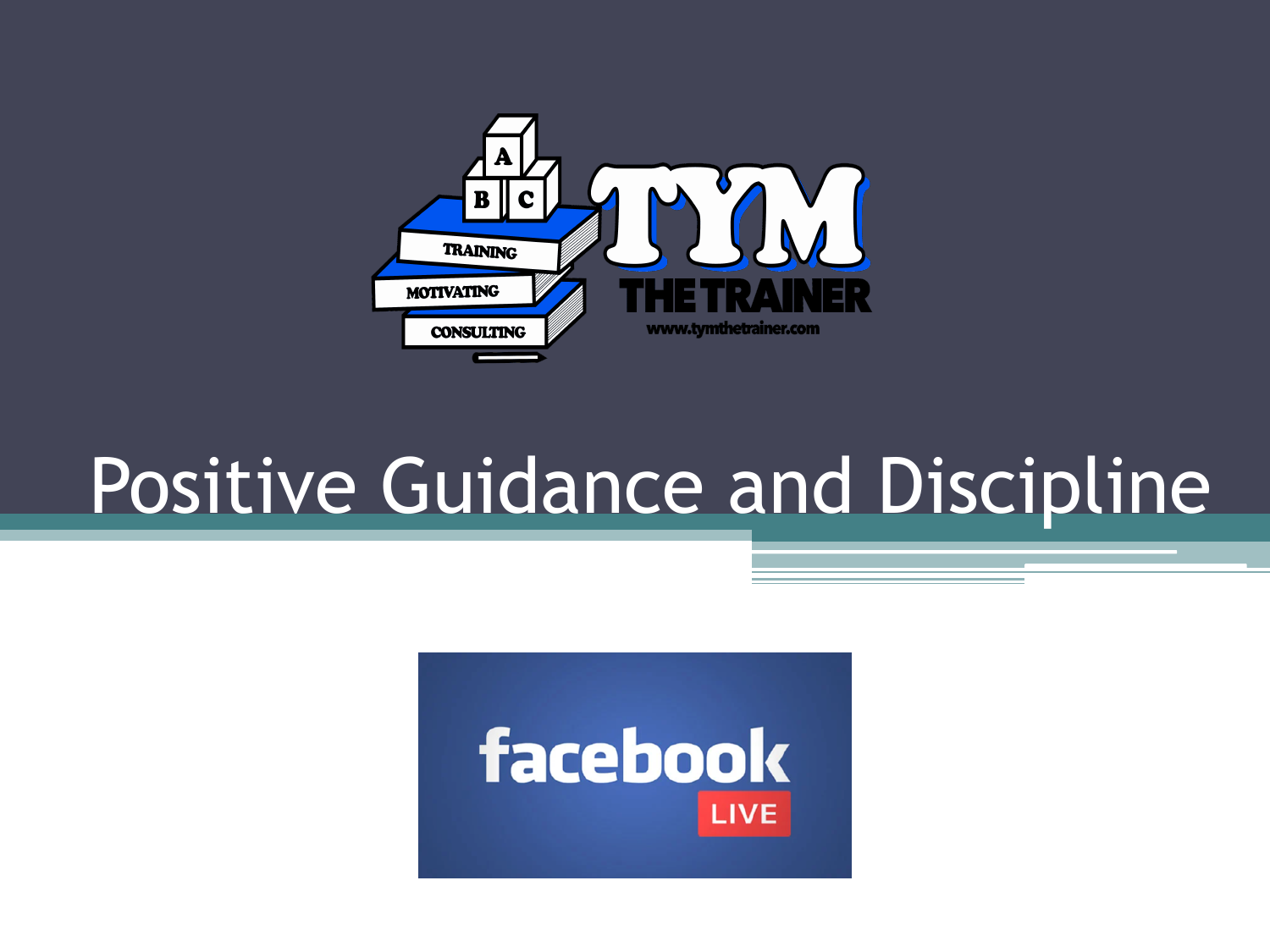### Working with Difficult Children

- 10 strategies for difficult children
- Teach diversity and acceptance with all children
- Creates an anti-bias atmosphere
- Increases your knowledge as a teacher and caregiver

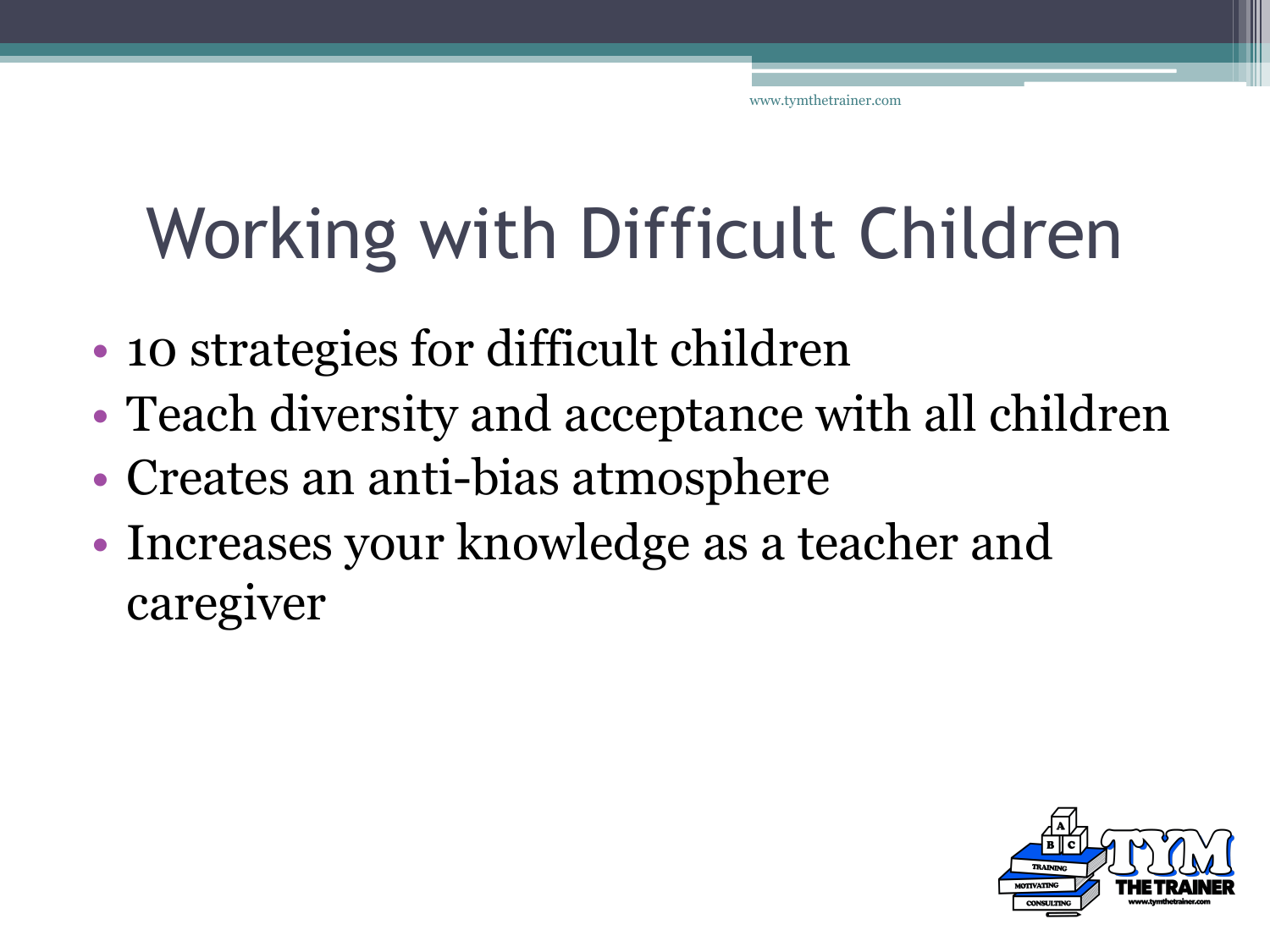#### Having Structure and Schedules

- All children benefit from structure
- Successful classrooms develop a posted schedule and they follow it. This helps children know what is expected of them and allows time to prepare for change
- Prepare children for unusual change when you can
- Talk about any different events for the day. Use pictures to help them understand
- Give as much warning as possible when you can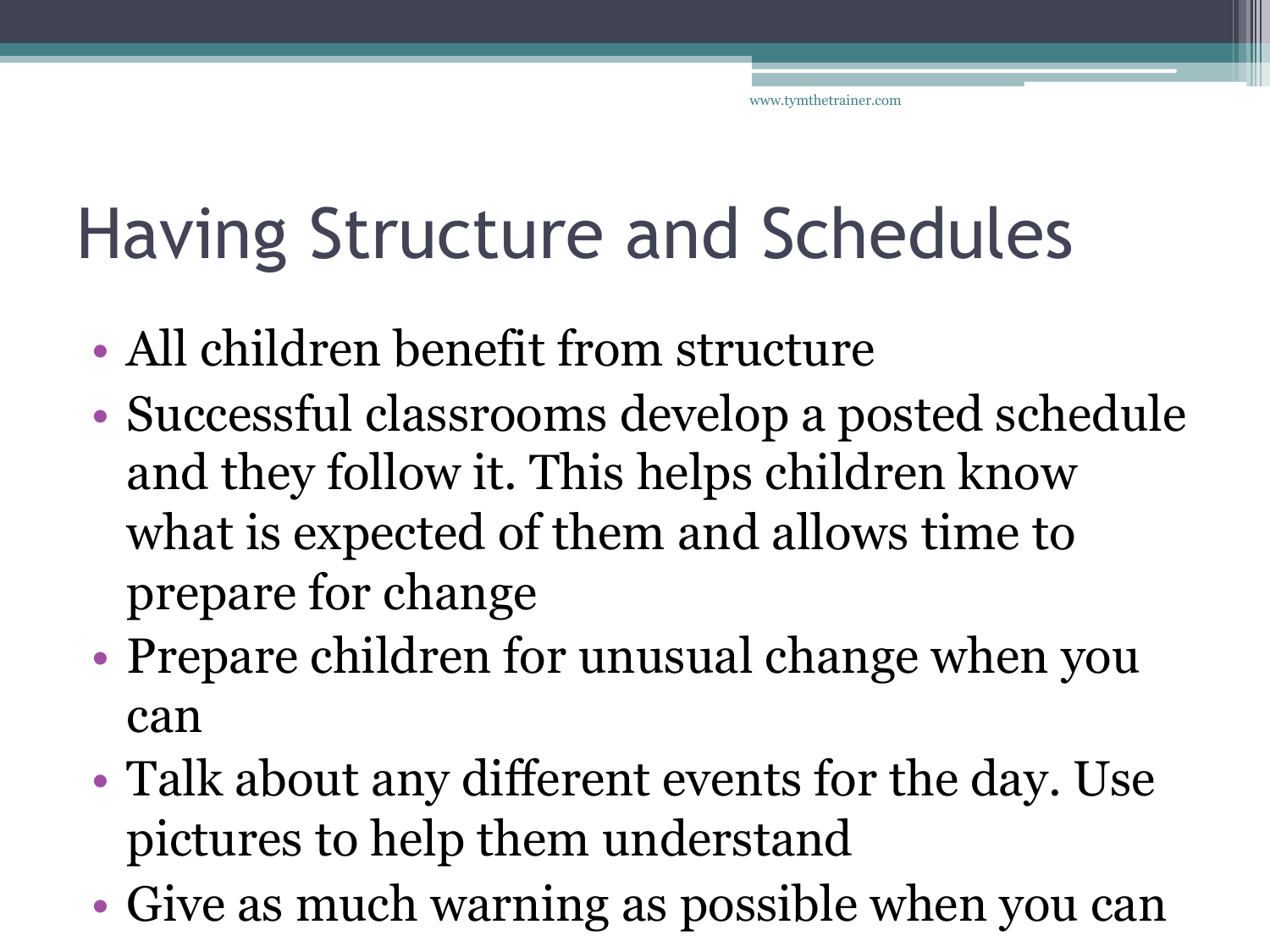## Picture Cues

- Children of all ages respond well to picture cues
- Using pictures takes the pressure off of having to listen to get information
- Pictures activate different parts of the brain
- Pictures bypass the language process, which may or may not be impaired
- Use pictures of children in your classroom, example would be hand washing
- Promotes literacy development

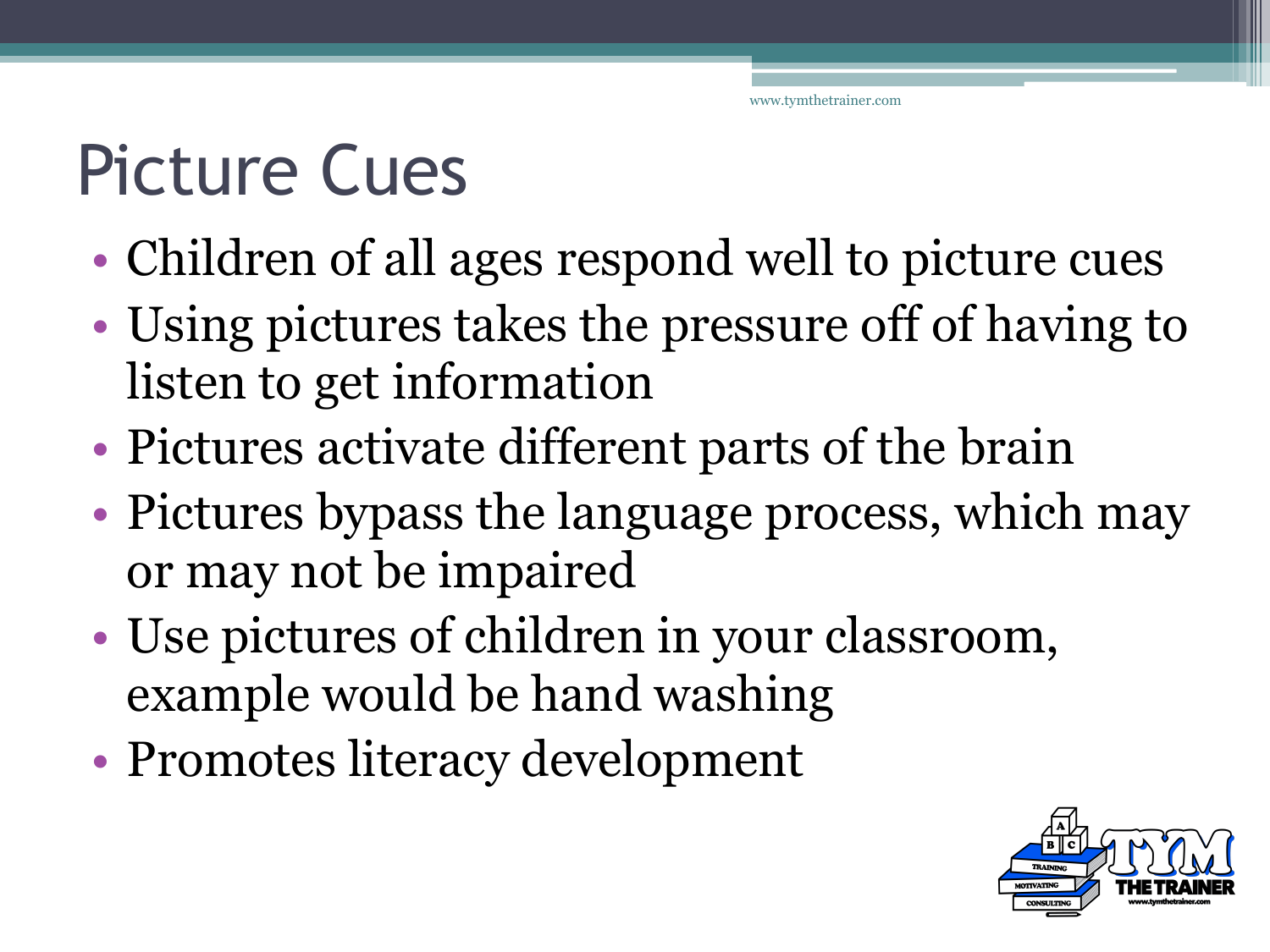#### Process vs. Product

- Focus on the activity and all that can learned from it, try not to worry about what the finished product will look like
- Focus on sensory activities such as putting hands in rice or playing with play-dough, rather than a colorful art project
- Educate your parents on Process

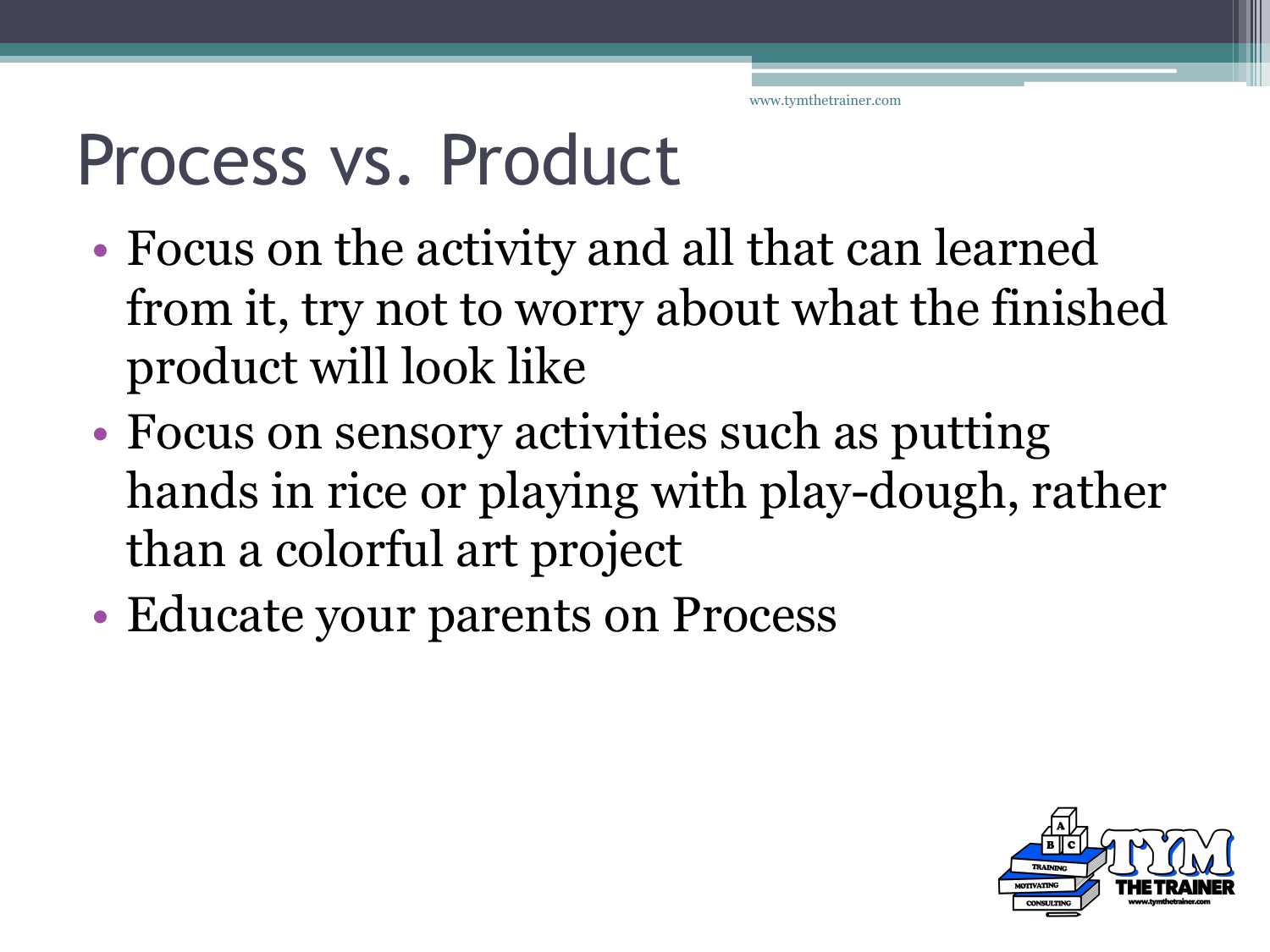#### Vocabulary through Experience

- Teach an appropriate and modified curriculum
- Most children work best with themed based
- Vocabulary is learned best with hands on experiences
- Some children will need to practice for a longer period of time
- Remember emotional words

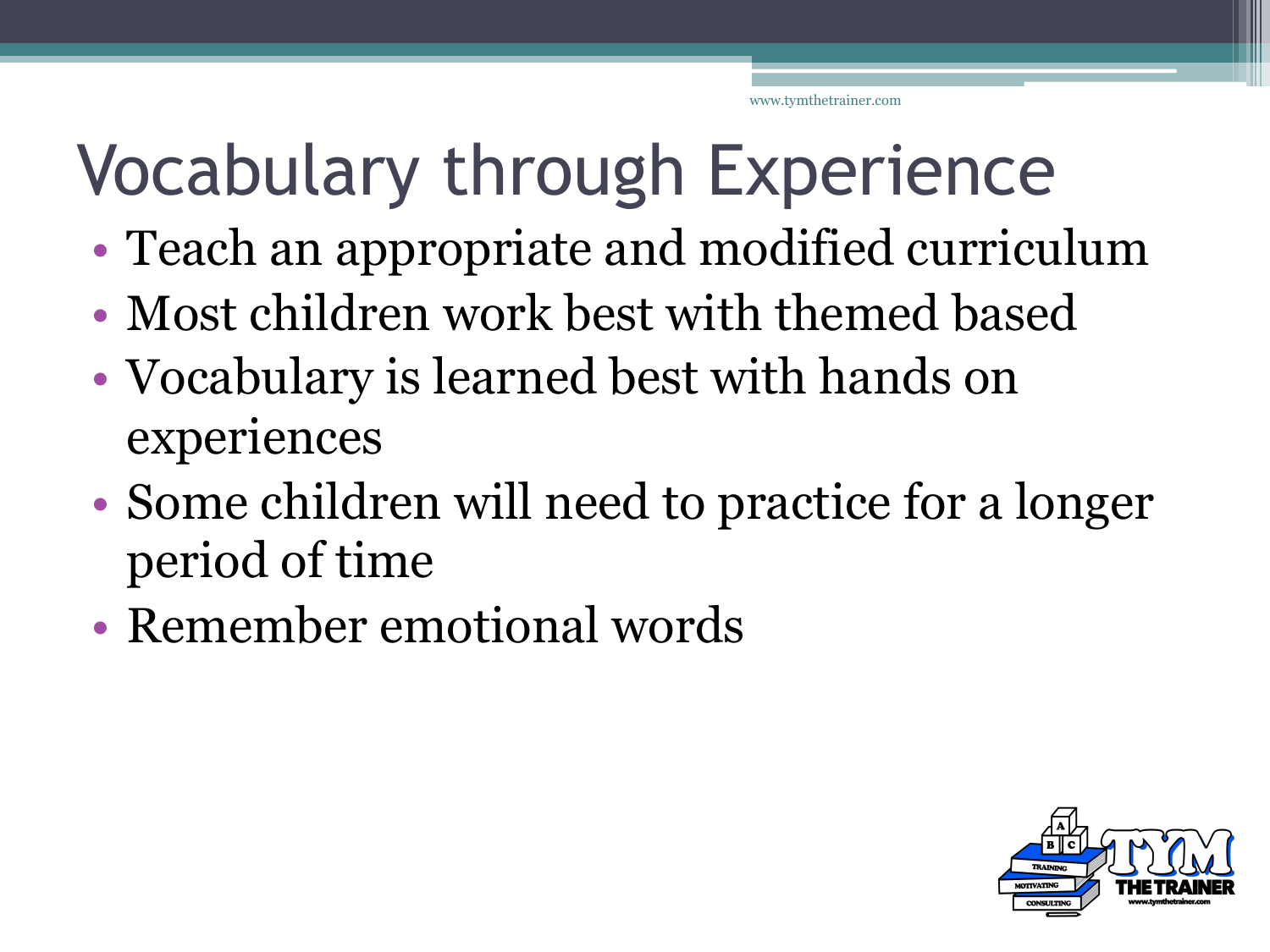## Literacy Activities

- Research shows that children with behavior issues have a greater risk of reading difficulties, prevention is essential!
- Be consistent and persistent about teaching alphabet knowledge and phonological awareness
- Books should be made available every day
- Play sound games at circle time, during water play, and on the playground

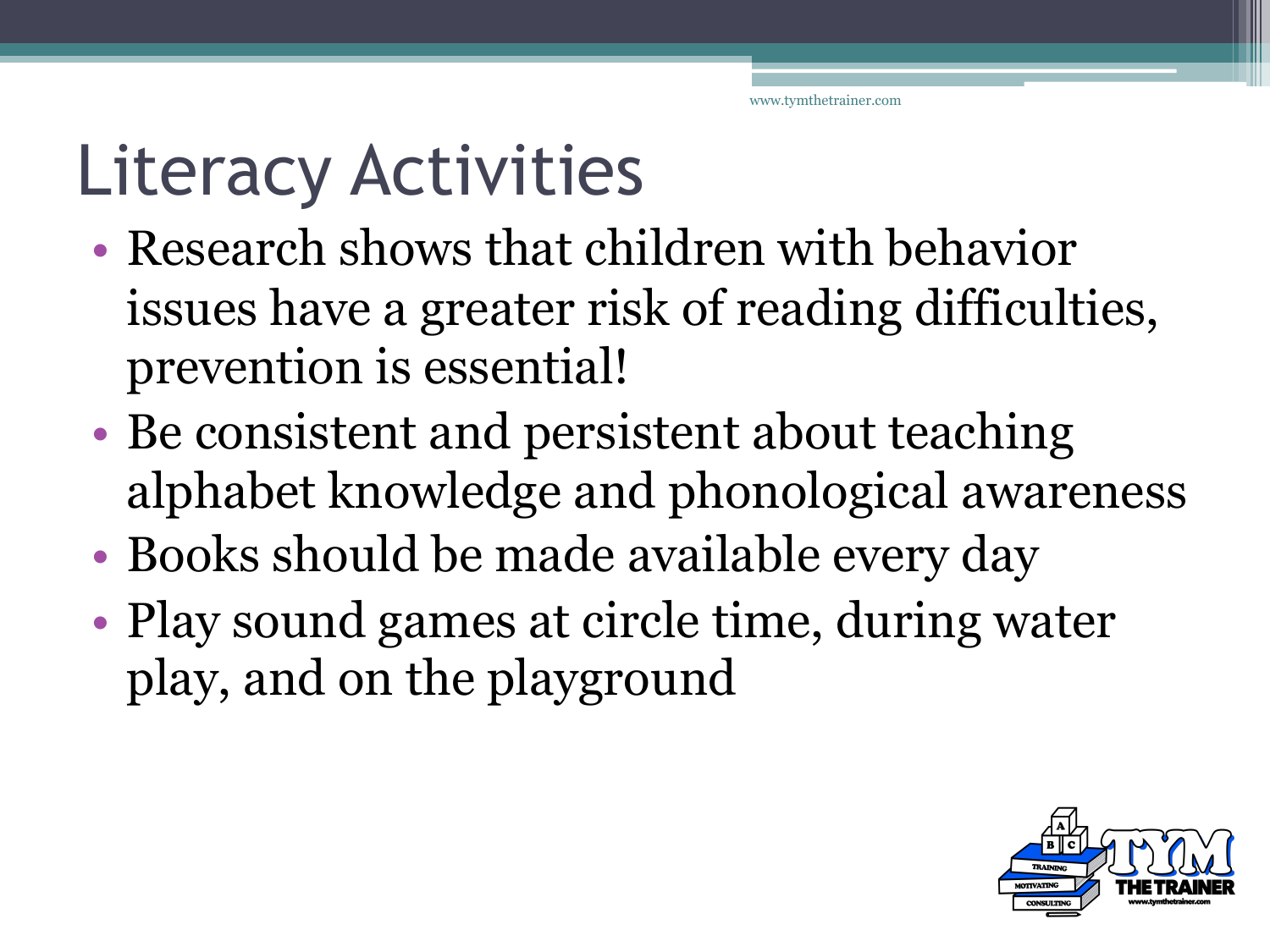# Repetition!

- All children benefit from repetition, children with behavior issues MUST have it. Children will benefit from this exposure
- Read the same books every day for a week
- Sing the same songs for a month
- Children will benefit from the feelings of success they will gain by being able to learn something well.

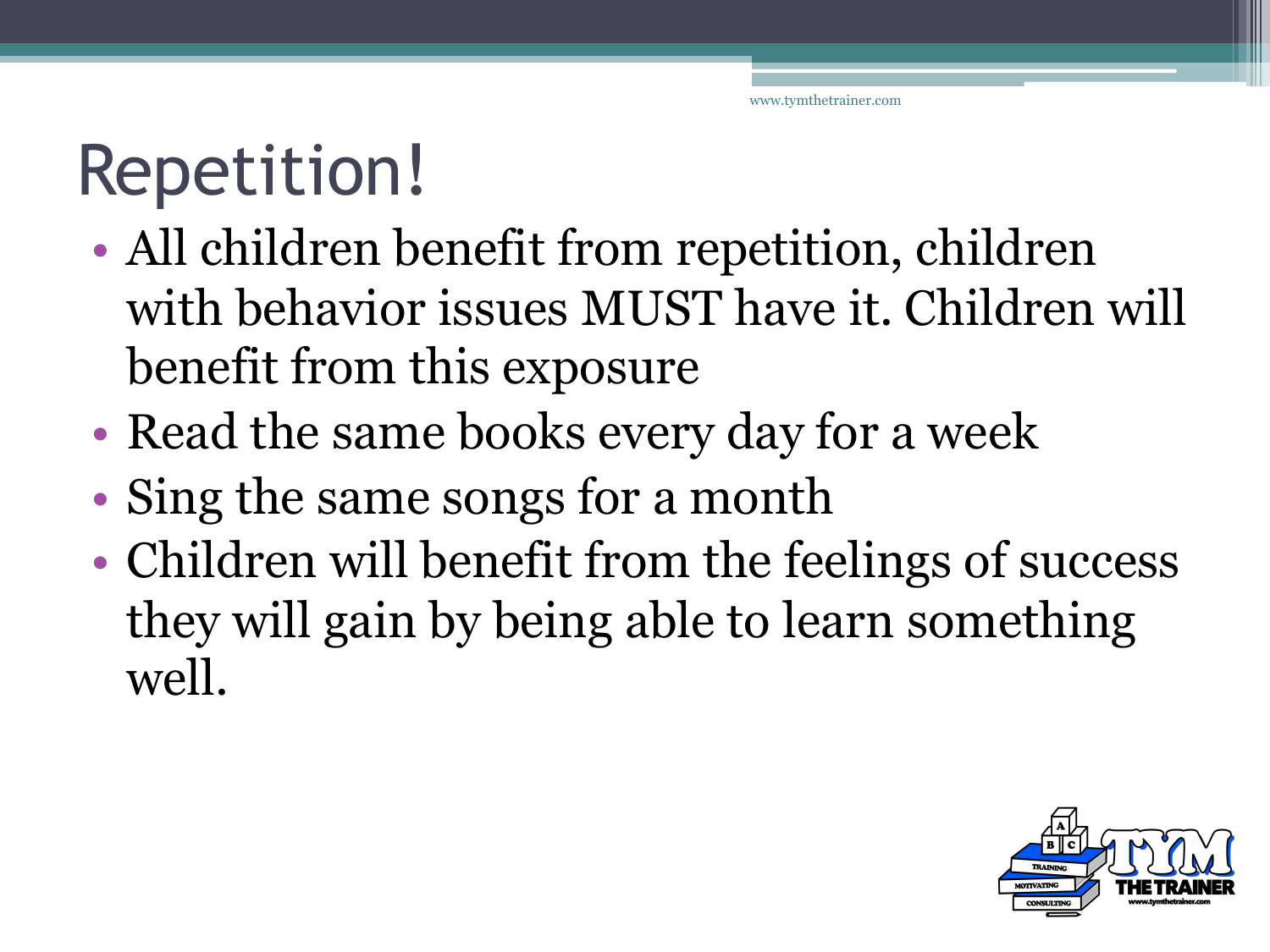#### Access and Output

- Consider how your children access their environment
- Are there physical limitations to the access of some equipment in your room?
- Output, or how a child responds should also be considered
- If a child cannot talk, is shy, or has limited language, provide pictures for them to point at
- Communicate with child's therapist often

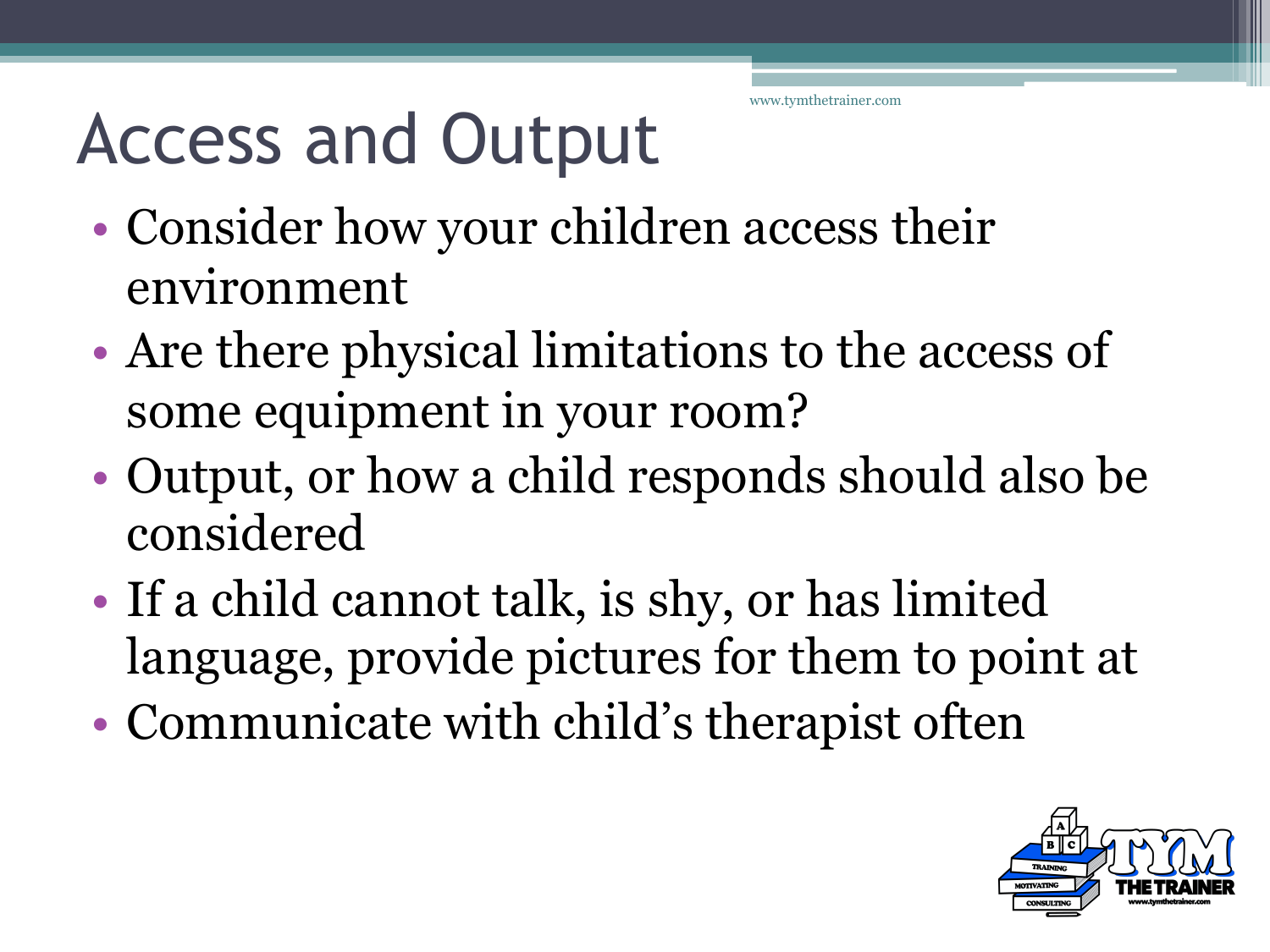## Music

- Use music as a learning tool
- Teachers own voices are the best, but you can also use CD's
- Use music to teach new skills
- Music is especially important for children with special needs because it bypasses language and other skills that require heavy neurological programming

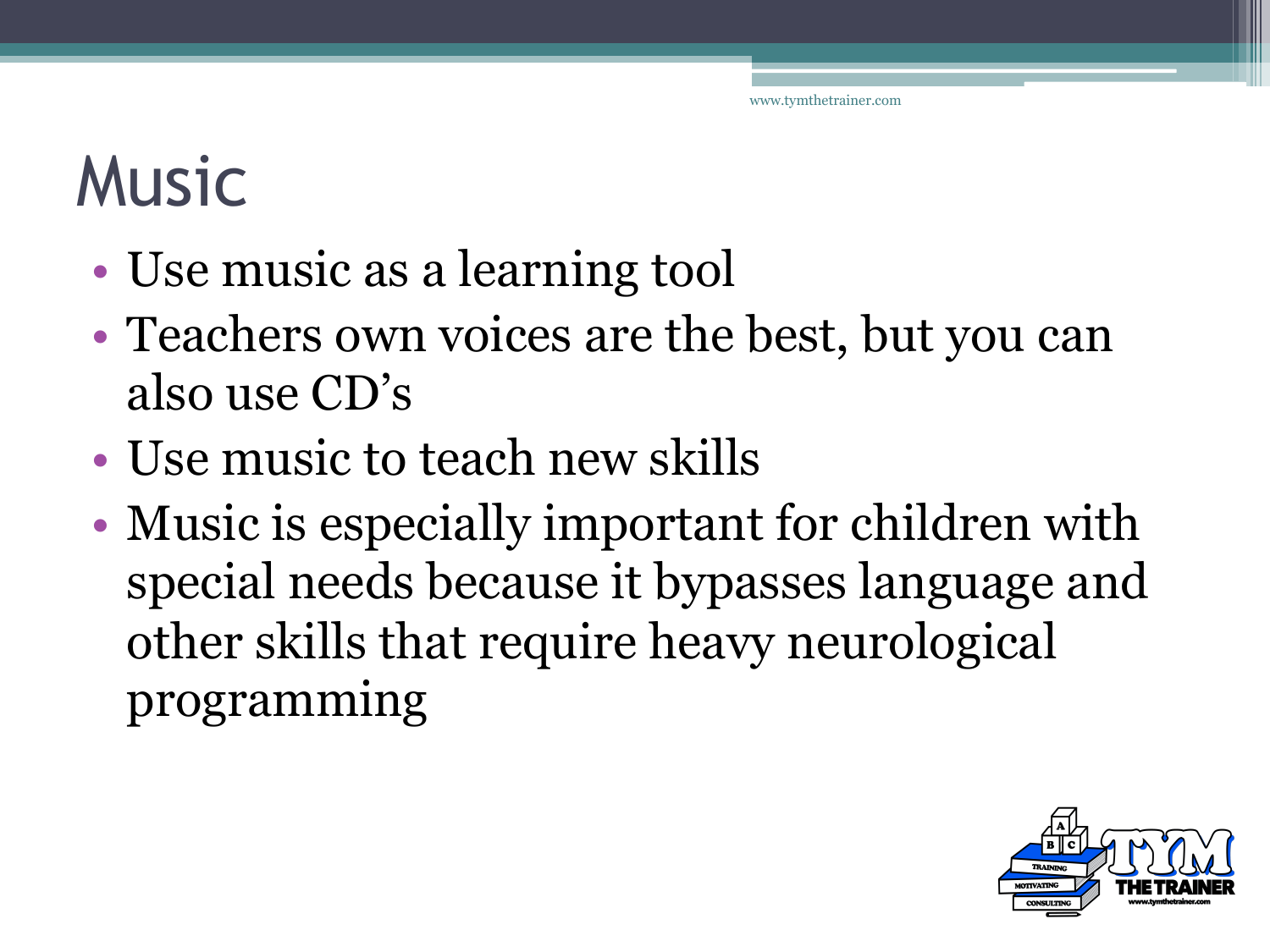## Child Directed Time

- Most important, allow time for children to self direct
- Follow their lead
- Talk to children about items they find interesting
- This builds vocabulary and confidence

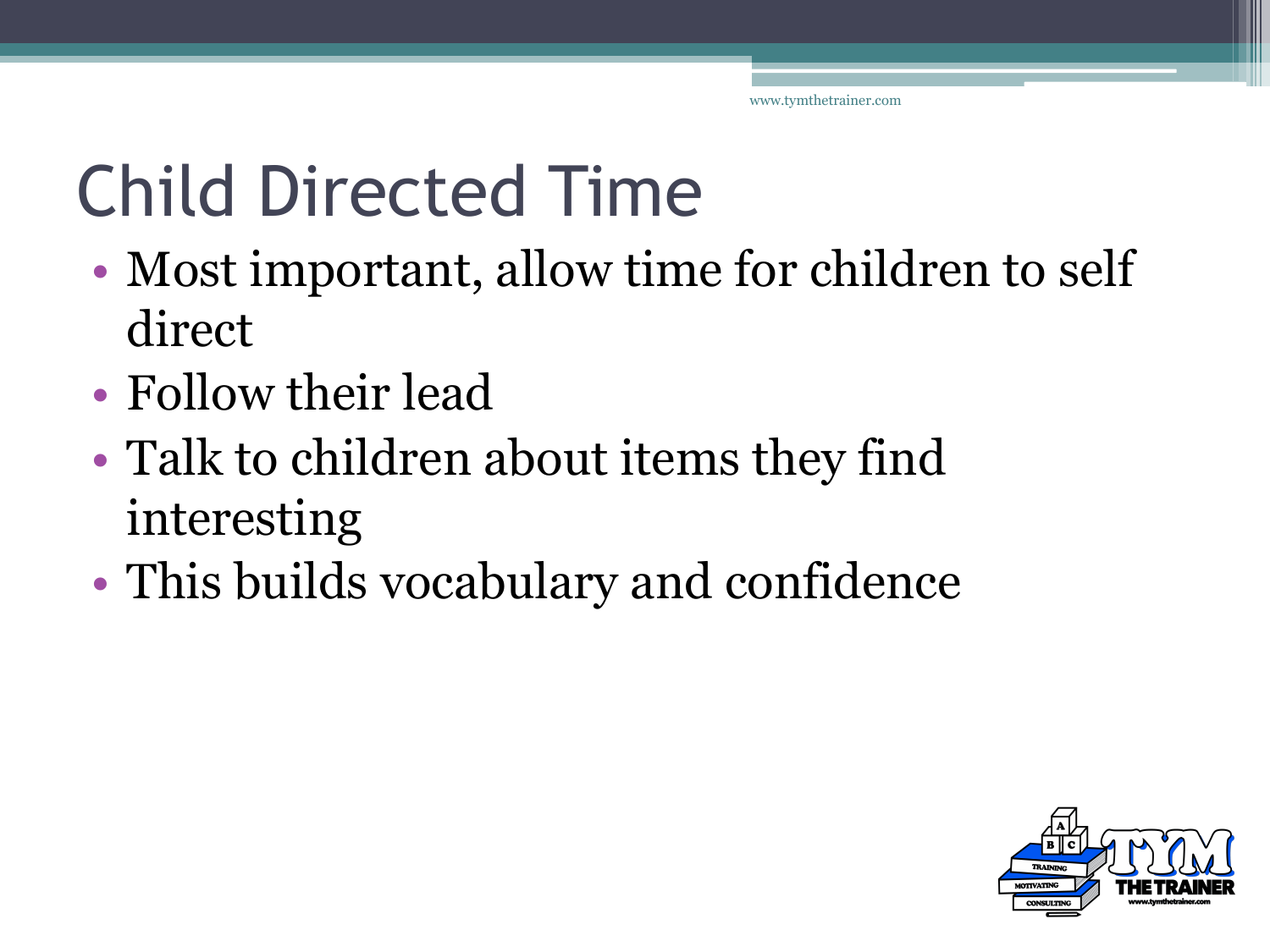#### Tips for transitions

- Transitions are very hard on children. Provide the children with transitions that are routine and predictable
- Many children with behaviors have limited understanding and difficulties expressing emotion and social skills
- Use lots of visuals
- Follow schedules!

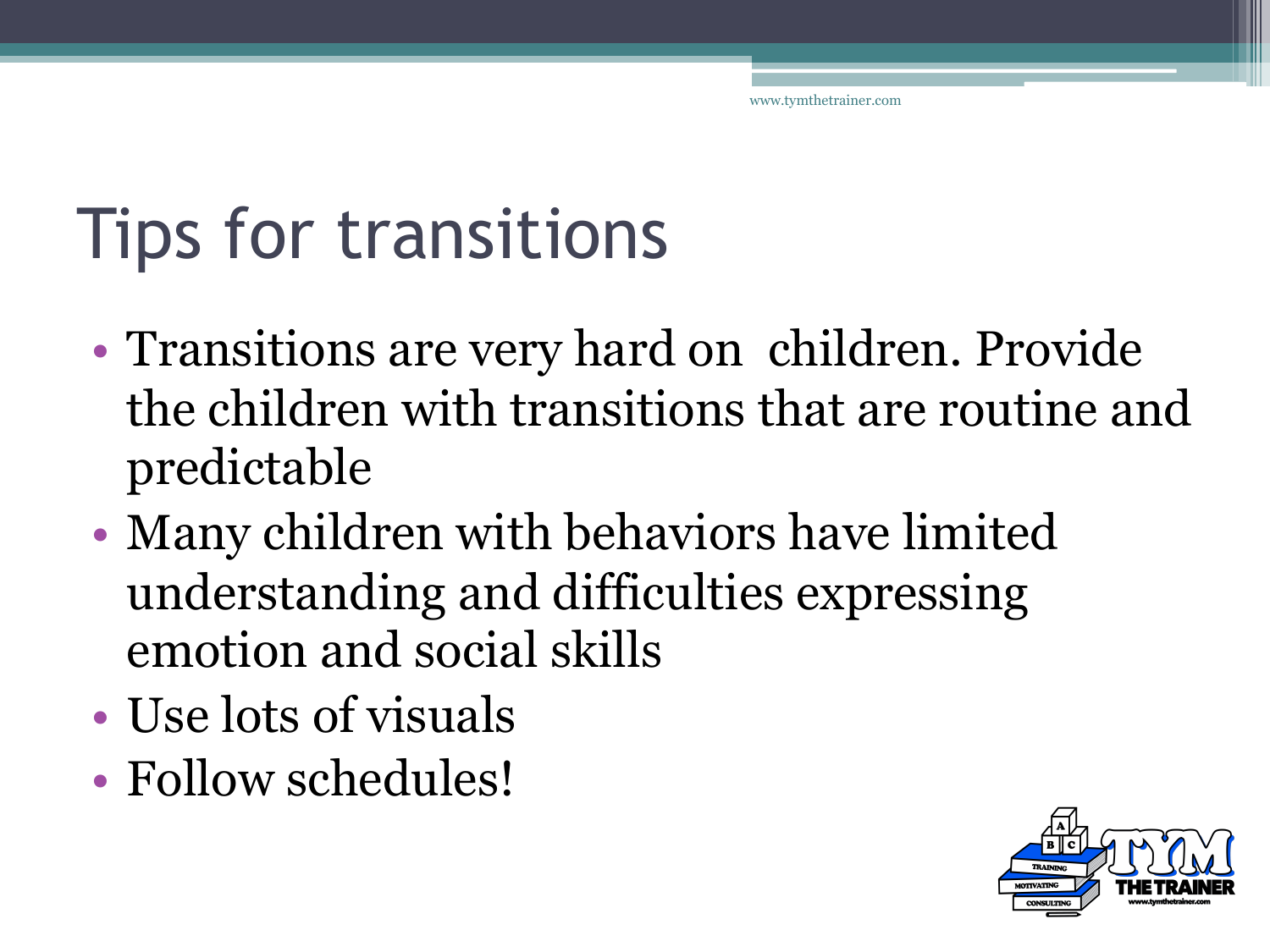#### Factors that cause children to act out

- Emotional
- Family
- Classroom
- Physical
- Learning Difficulties
- Environment

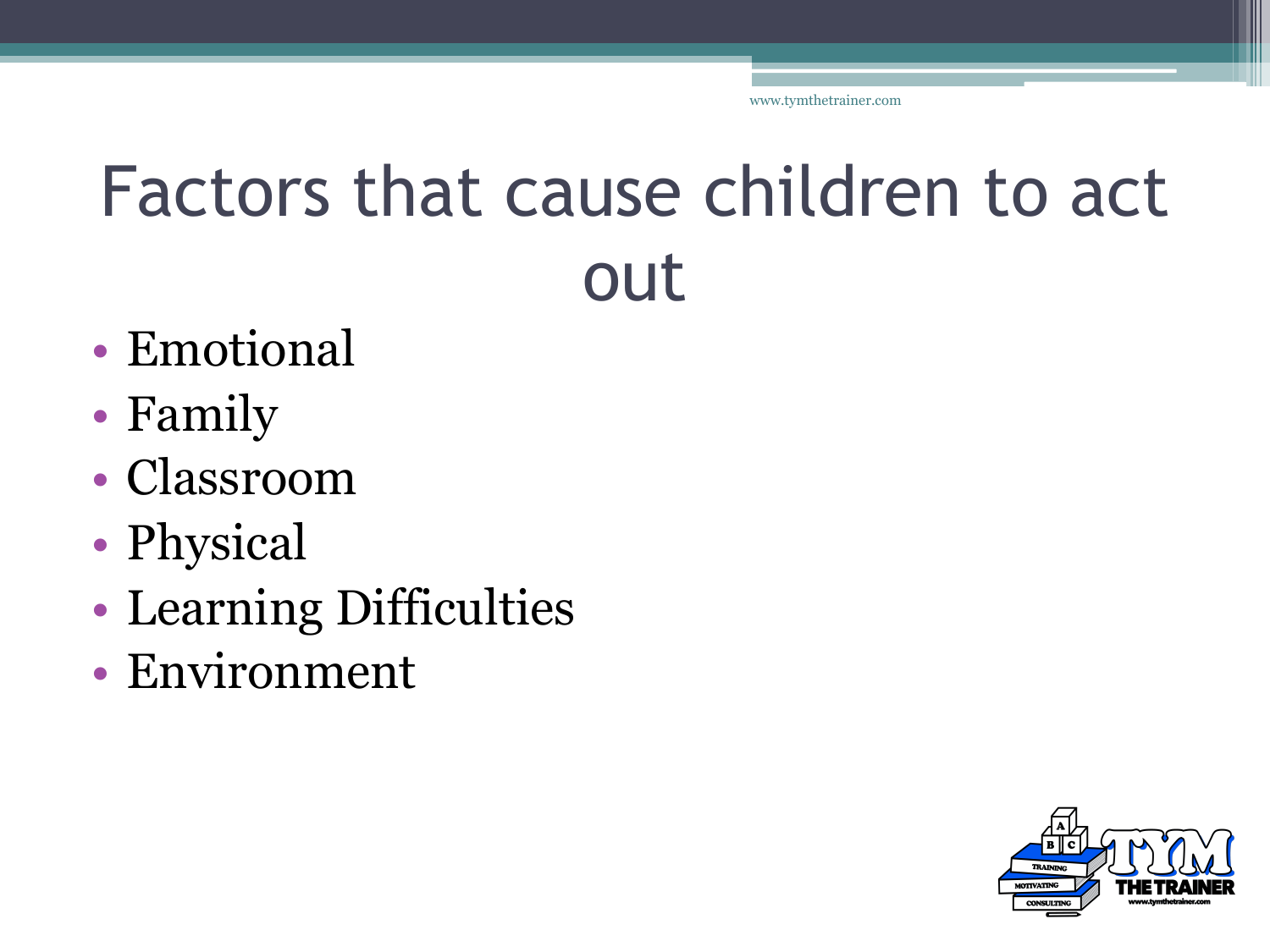## Emotional Factors

- Temperament
- Anger
- Defiance
- Assertiveness
- Frustration
- Anxiety
- Fears
- Boredom
- Overstimulation
- Need for attention
- Jealousy
- Low self esteem

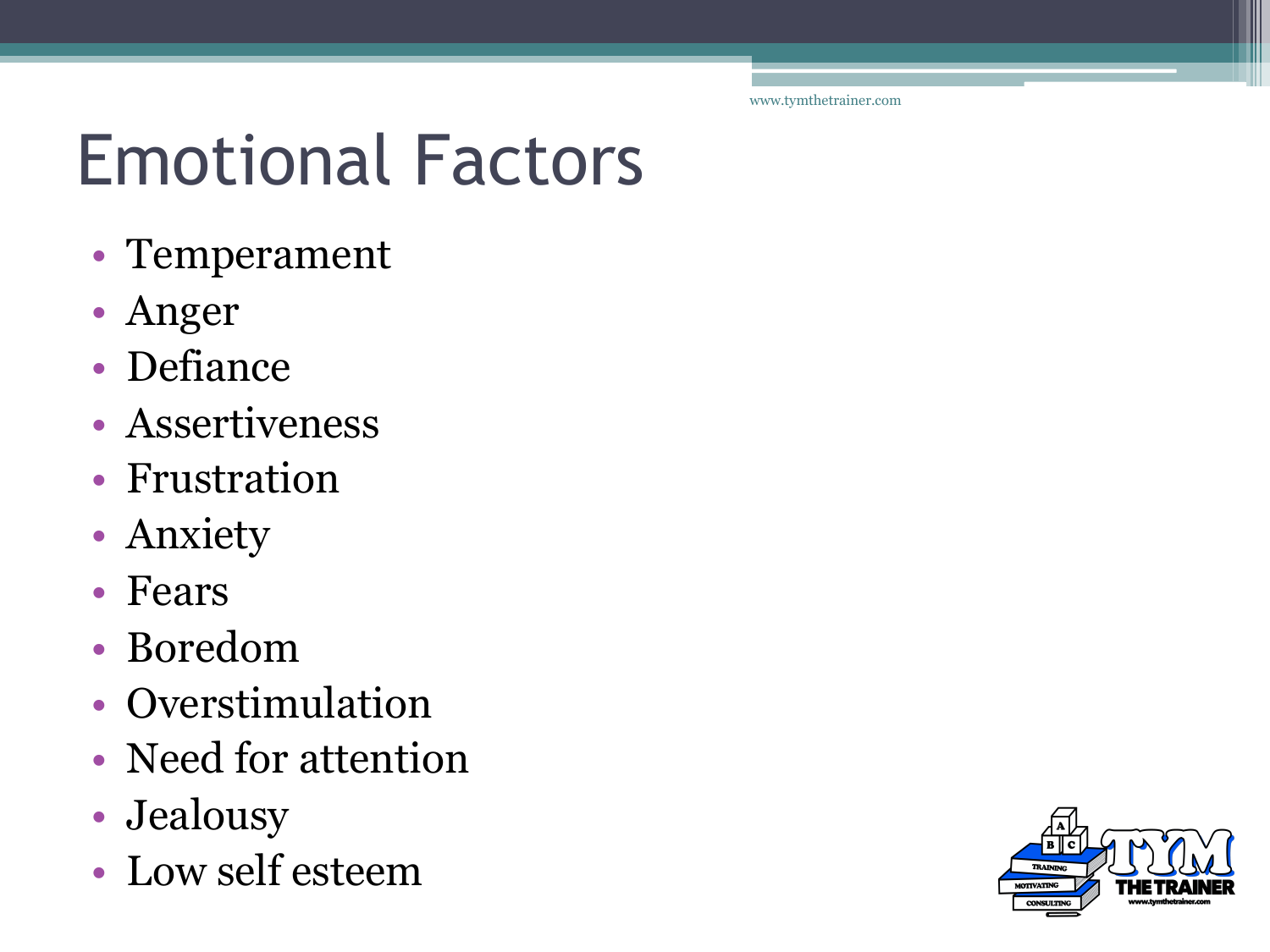# Family

- Inadequate limit setting
- Overly controlling discipline
- Sibling rivalry
- Demanding work schedules
- Excessive work-related travel
- Relocation of home or school
- Divorce
- Serious illness or death
- Substance abuse
- Domestic violence

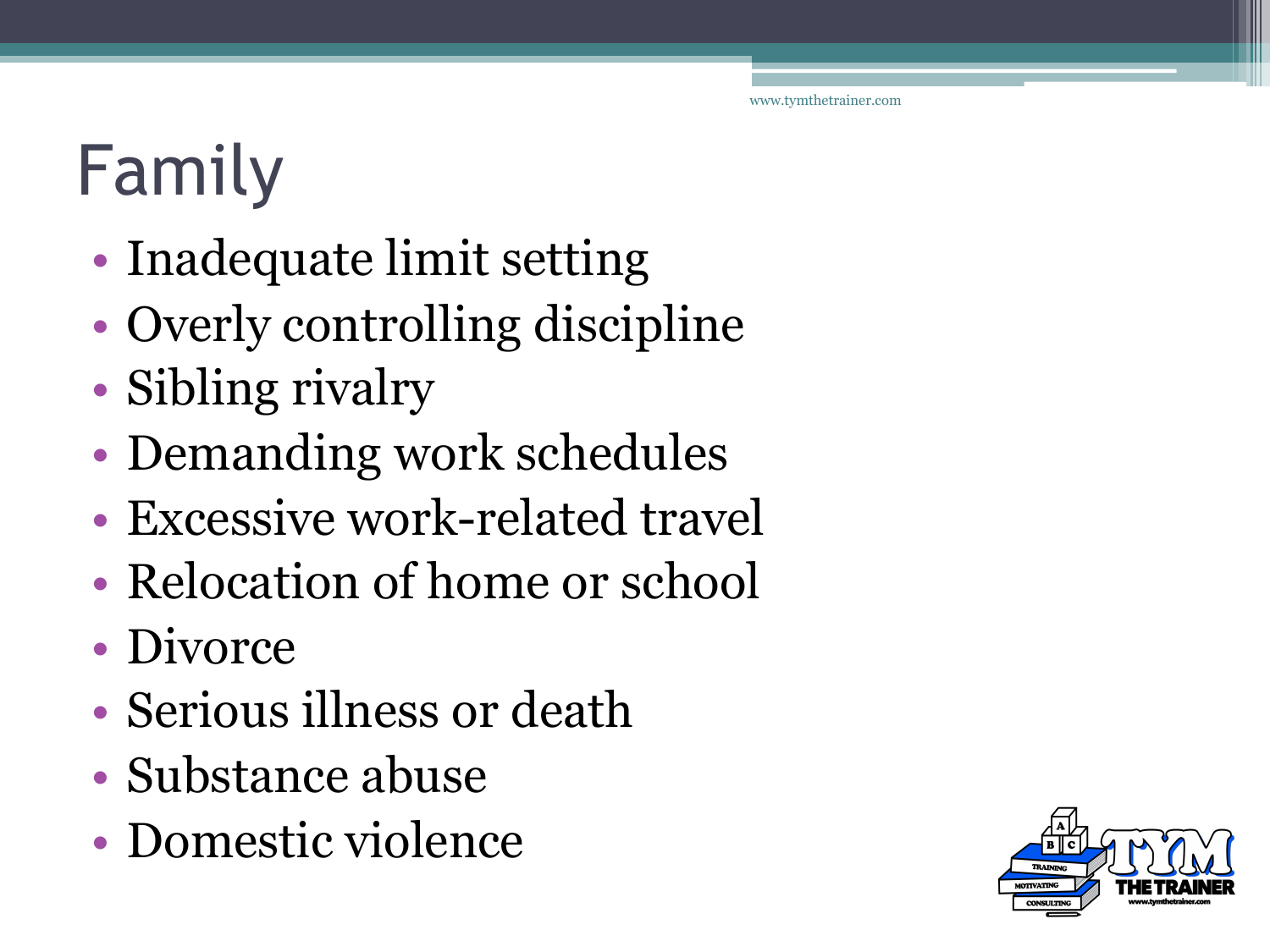#### Classroom

- Too many children
- Excessive noise and stimulation
- Lack of DAP
- Poor classroom organization, clutter, too many toys
- Competitive or violent games
- An environment where NO is overused
- Lack of clearly stated and enforced rules

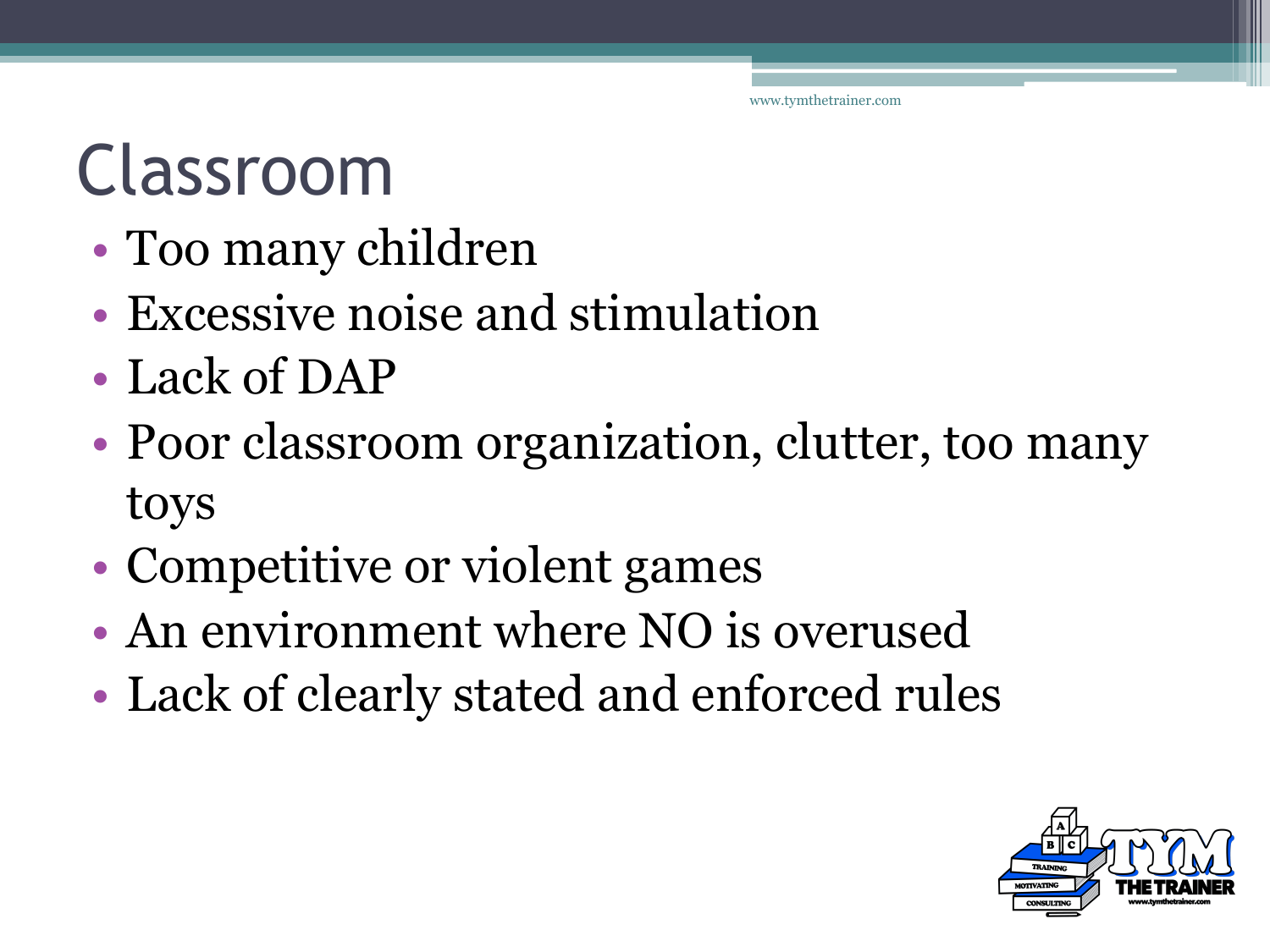# Physical

- Poor nutrition
- Hunger
- Fatigue
- Illness
- Pain
- allergies

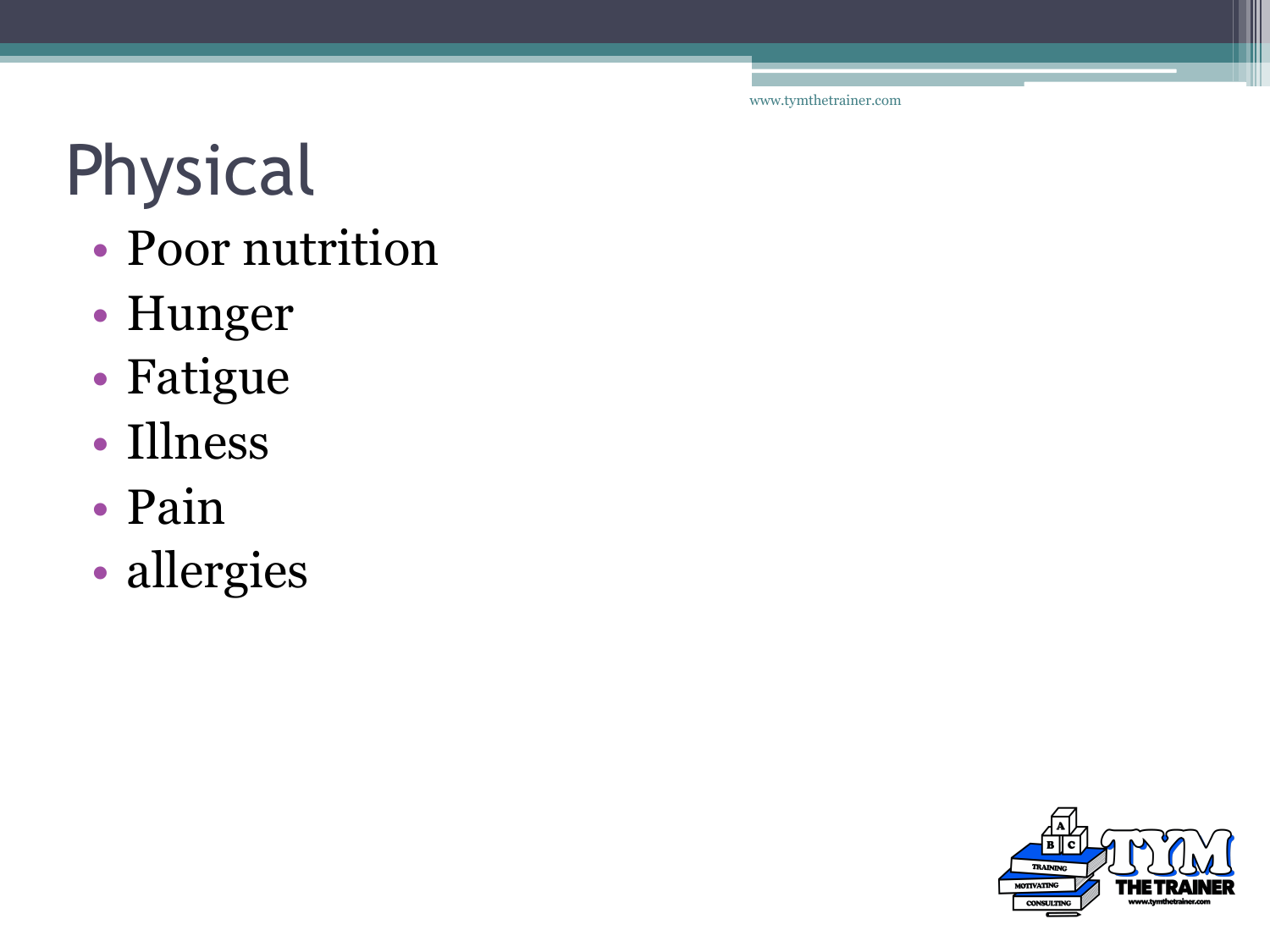# Learning Difficulties

- Developmental delays and disabilities
- ADD/ADHD
- Perceptual
- Auditory
- Speech and language
- Other special needs

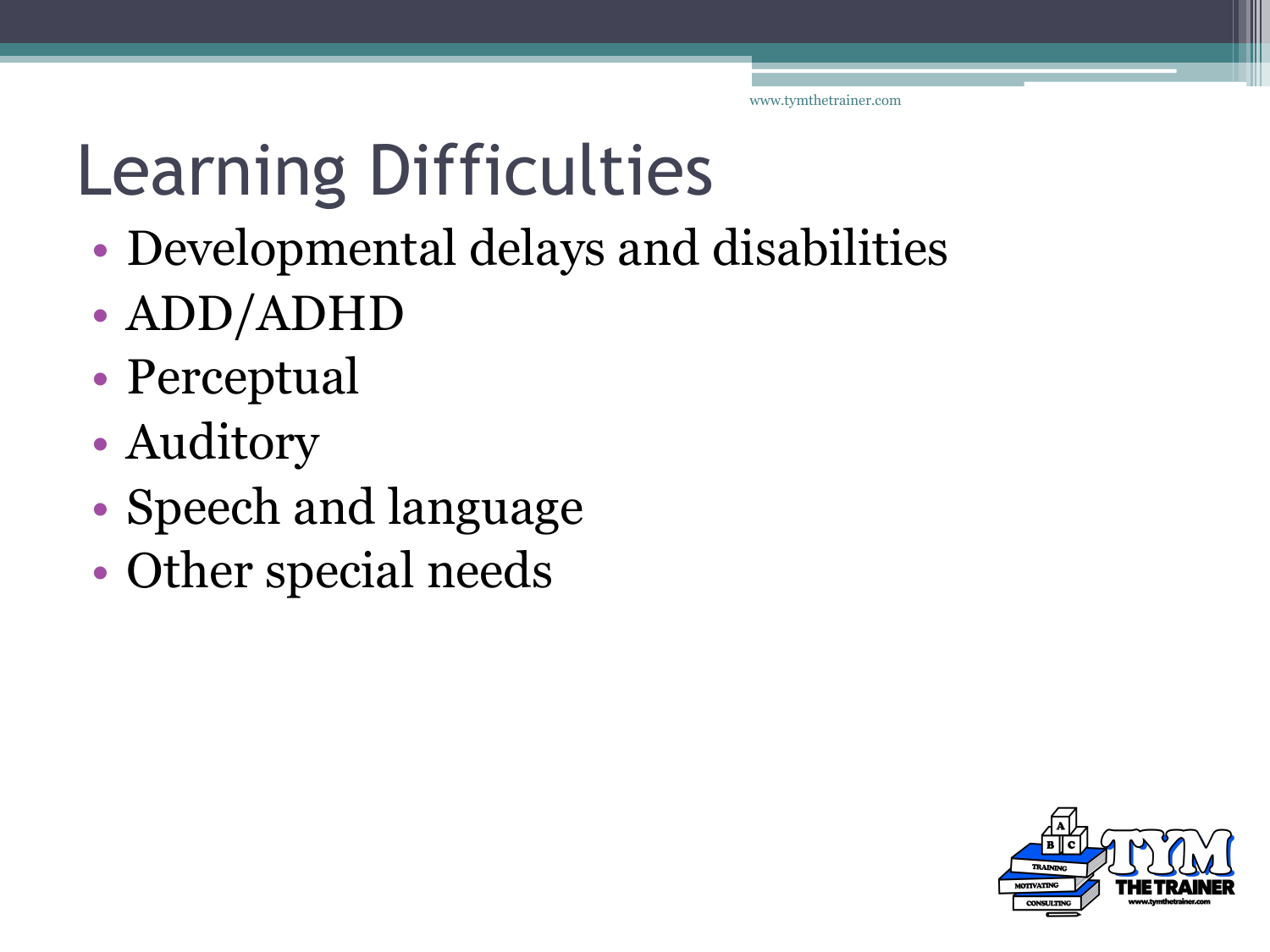## Environment

- Peer influence
- Seasonal factors
- Poor housing
- Poverty
- Violence in the community